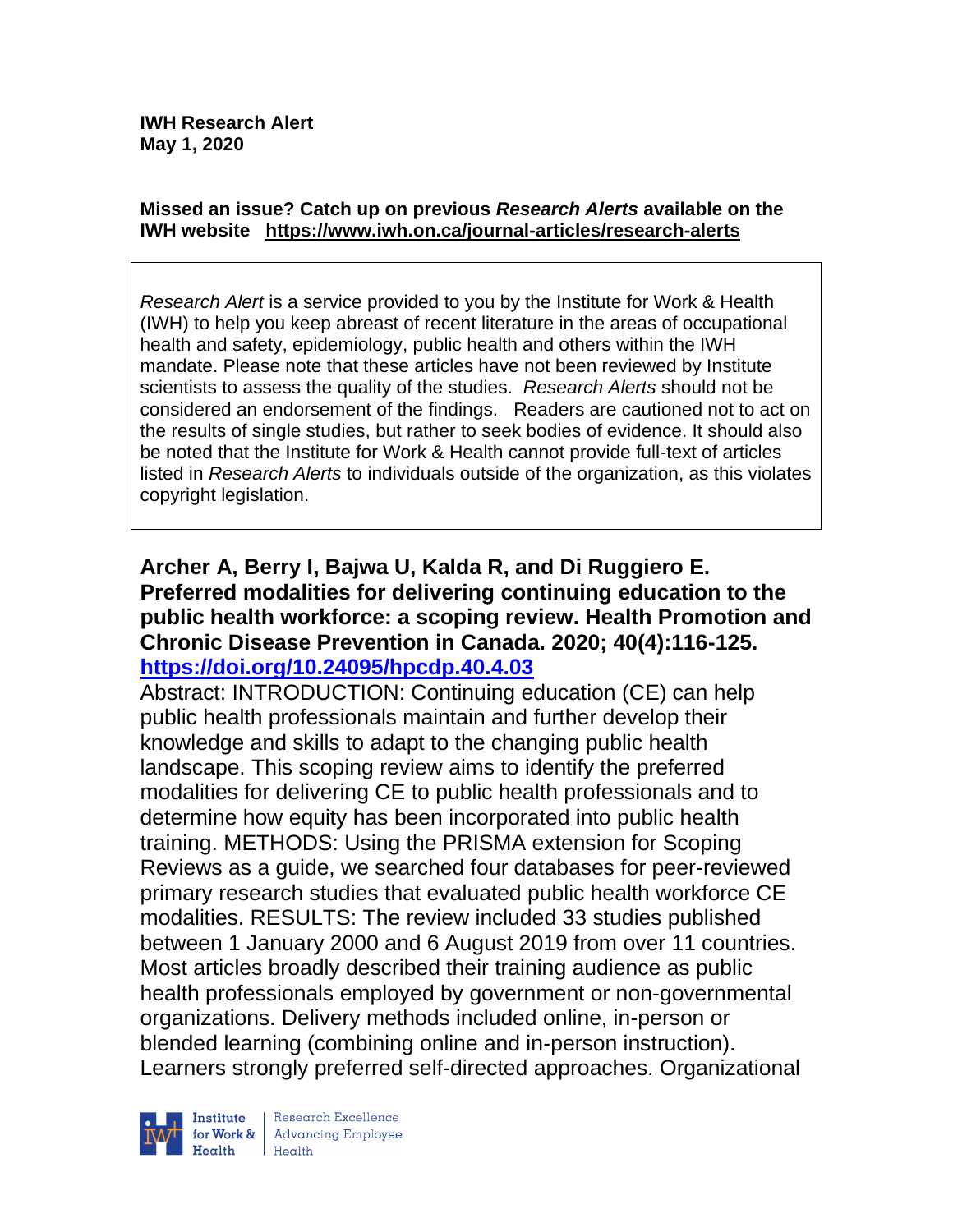support, including protected time for professional development during work hours, was an important enabler of training completion. Commonly cited barriers included course duration and a high number of contact hours. CONCLUSION: Findings suggest that there is no single preferred training modality. We identified three elements that influence modality preference: design, delivery and organizational support. Modality should be determined by participants' location, needs and previous experiences to ensure the content is relevant and delivered in a way that equips learners to apply the knowledge gained

### **Asfaw A and Boden LI. Impact of workplace injury on opioid dependence, abuse, illicit use and overdose: a 36-month retrospective study of insurance claims. Occupational and Environmental Medicine. 2020; [epub ahead of print]. <https://doi.org/10.1136/oemed-2020-106535>**

Abstract: OBJECTIVES: To examine the impact of workplace injury on opioid dependence, abuse and overdose (opioid-related morbidity) and if severity of injury increases the hazard of these health effects. METHODS: We used MarketScan databases to follow injured and propensity score matched non-injured workers, both without prior opioid-related diagnoses. Using a Cox proportional hazard model, we examined the impact of workplace injury on opioid-related morbidity. RESULTS: The hazard of opioid-related morbidity for injured workers was 1.79 times than that of matched non-injured workers (95% CI 1.89 to 3.60). For medical-only and lost-time injured workers, it was respectively 1.54 (95% CI 1.02 to 2.32) and 2.91 (95% CI 1.75 to 4.84) times that of non-injured workers. CONCLUSIONS: Reducing workplace injury or severity of workplace injury, as well as efforts to ensure appropriate opioid prescribing for injured workers, may help to reduce the societal costs of opioid use

**Carlson SR, Morningstar ME, and Munandar V. Workplace supports for employees with intellectual disability: a systematic review of the intervention literature. Journal of Vocational Rehabilitation. 2020; 152(3):251-265. <https://doi.org/10.3233/JVR-201075>** 

**Dale L and Fiedler J. Risk factors for musculoskeletal disorders in an obstetrician-gynecologist and orthopedic surgeon. Work.** 

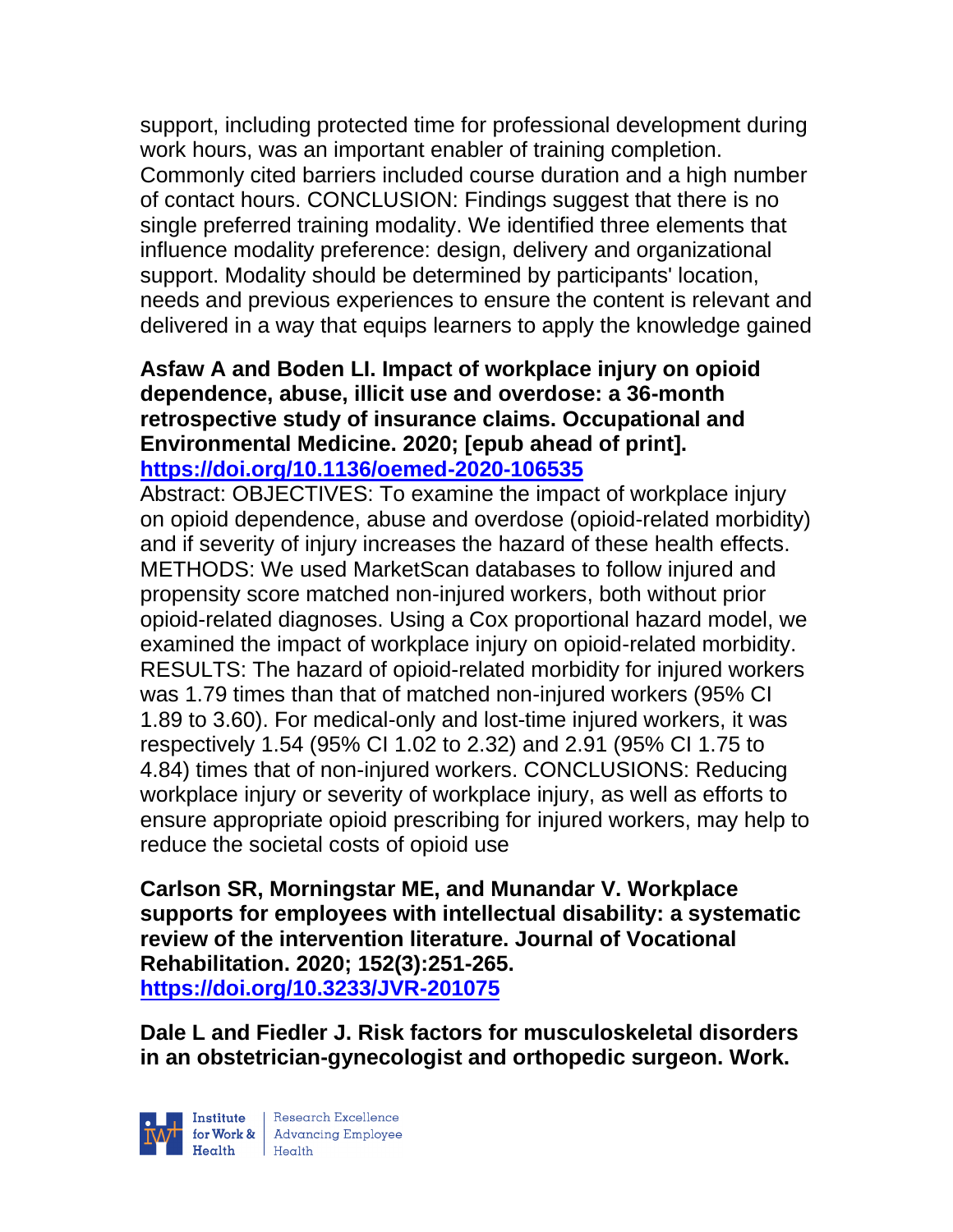# **2020; 65(4):749-761.**

# **<https://doi.org/10.3233/WOR-203128>**

Abstract: BACKGROUND: Orthopedic and obstetrician-gynecologist (OB/GYN) surgeons have risks for musculoskeletal disorders (MSD) during work in the operating room (OR). Risks for MSD have not been identified as a result of work outside the OR or during non-work tasks. OBJECTIVE: The purpose of the study was to determine risk factors for MSD in an orthopedic and OB/GYN surgeon. METHODS: A case study format and mixed method design were used to gather data by using the Rapid Upper Limb Assessment (RULA) to measure MSD risks in the OR; the Quick Disabilities of the Arm, Shoulder, and Hand (QuickDASH) to measure surgeons' upper extremity disability; observation of surgeon office hours; and semi-structured interviews to gather qualitative data. RESULTS: Both surgeons had risks for MSD during occupational performance outside of work, with some risks similar to those experienced at work. Both surgeons had MSD risks during work inside and outside the OR. Both surgeons experienced MSD symptoms exacerbated by work and non-work tasks. CONCLUSIONS: Identifying and reducing MSD risk should include a comprehensive analysis of occupational performance for orthopedic and OB/GYN surgeons

**Eccleston C, Blyth FM, Dear BF, Fisher EA, Keefe FJ, Lynch ME, et al. Managing patients with chronic pain during the COVID-19 outbreak: considerations for the rapid introduction of remotely supported (eHealth) pain management services. Pain. 2020; 161(5):889-893.** 

**<https://doi.org/10.1097/j.pain.0000000000001885> [open access]**

**Edgelow M, Harrison L, Miceli M, and Cramm H. Occupational therapy return to work interventions for persons with trauma and stress-related mental health conditions: a scoping review. Work. 2020; 65(4):821-836.** 

**<https://doi.org/10.3233/WOR-203134>** 

Abstract: BACKGROUND: Trauma and stress-related mental health conditions can impact a person's ability to participate in work and can cause disruptions in employment. Best practice guidelines for occupational therapy return to work interventions with these populations are limited. OBJECTIVE: To identify and describe

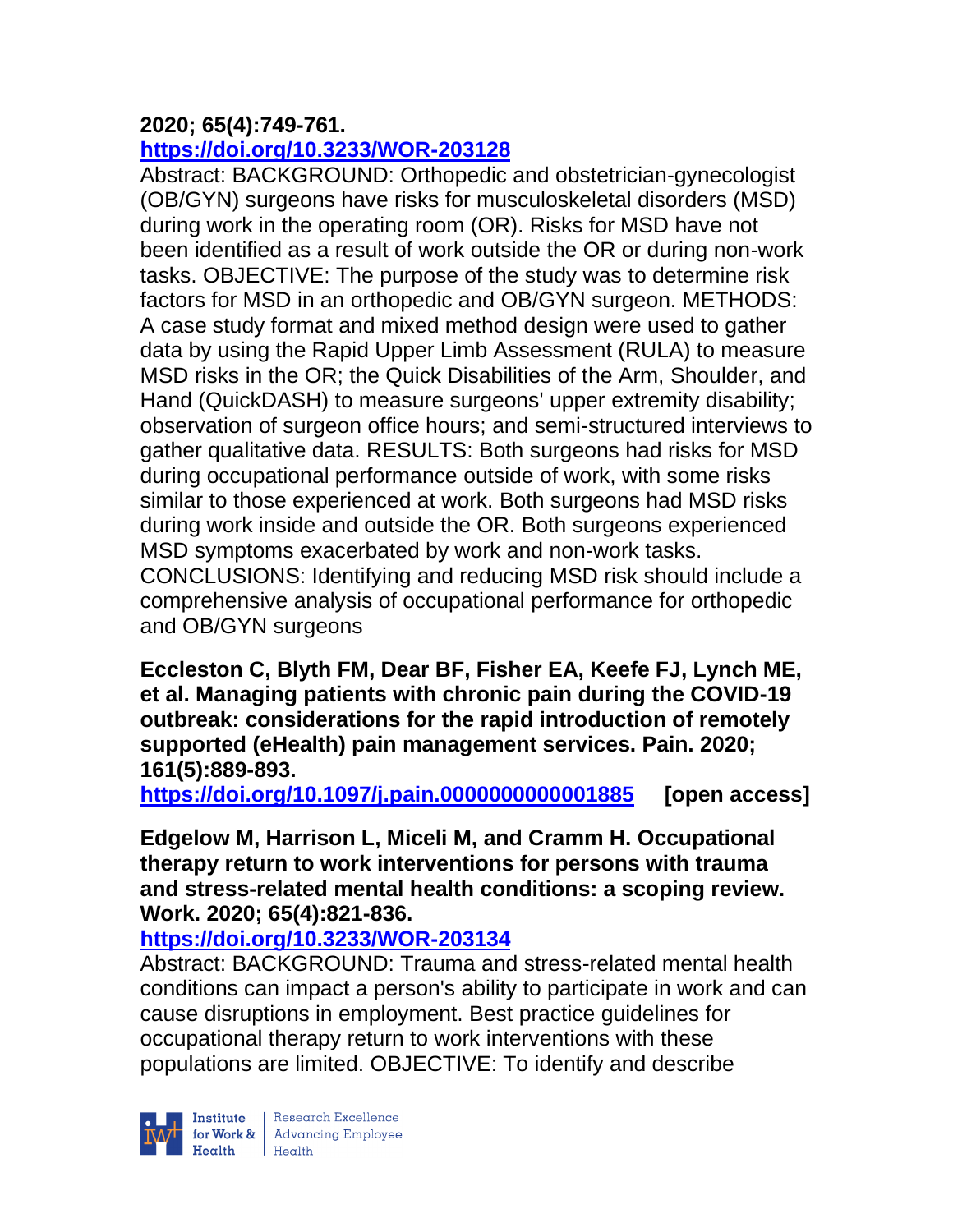occupational therapy return to work interventions for trauma and stress-related mental health conditions. METHODS: Using a scoping review methodology, research databases were searched for papers relating to occupational therapy, return to work interventions, and trauma and stress-related mental health conditions. Three reviewers independently applied selection criteria and systematically extracted information. Data were extracted and synthesized in a narrative format. RESULTS: The search produced 18 relevant papers. The interventions described were more often person-focused versus environment- and occupation-focused, and many were carried out by multidisciplinary teams, making it difficult to identify best practices for occupational therapists in this area. CONCLUSION: Emerging practices include the Swedish "ReDO" intervention, support for active military members to manage operational stress to remain at work, and multidisciplinary team treatment. Further research, including studies with direct focus on the implications of occupational therapy interventions for return to work with trauma and stress-related mental health conditions, is required

**Harris S, Farnworth L, and Mynard L. Experiences of disclosure for vocational occupations by forensic mental health consumers. Journal of Vocational Rehabilitation. 2020; 52(3):291-301.** 

**<https://doi.org/10.3233/JVR-201078>** 

**Khayatzadeh-Mahani A, Wittevrongel K, Petermann L, Graham ID, and Zwicker JD. Stakeholders' engagement in co-producing policy-relevant knowledge to facilitate employment for persons with developmental disabilities. Health Research Policy and Systems. 2020; 18(1):39.**

**<https://doi.org/10.1186/s12961-020-00548-2> [open access]** Abstract: BACKGROUND: Persons with developmental disabilities (PWDD) face a number of individual, environmental and societal barriers when seeking employment. Integrated knowledge translation (IKT) involves ongoing and dynamic interactions between researchers and stakeholders for the purpose of engaging in mutually beneficial research to address these types of multi-faceted barriers. There is a knowledge gap in the IKT literature on effective stakeholder engagement strategies outside of the dissemination



| Research Excellence for Work & Advancing Employee<br>Health Health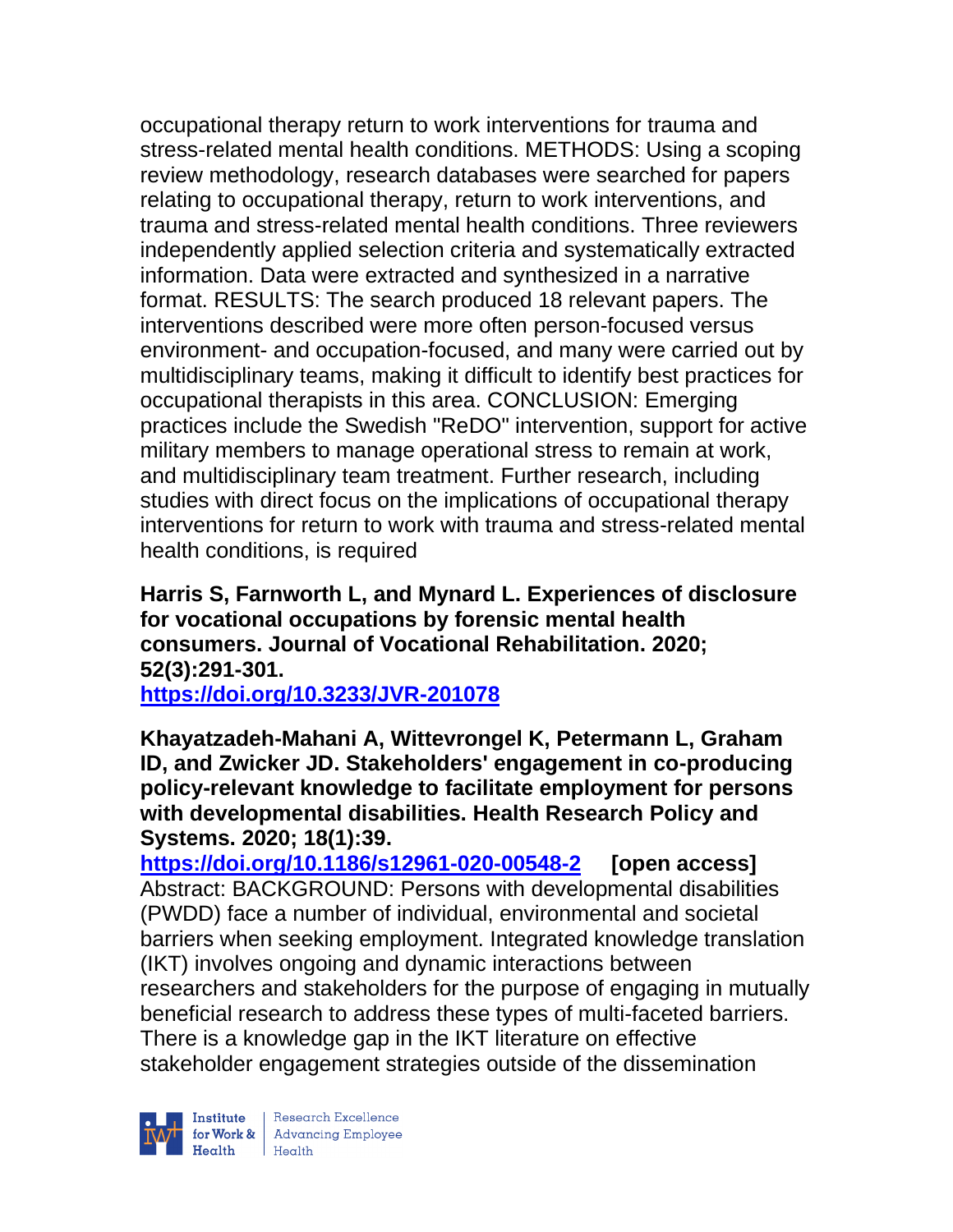stage to inform policy. In this paper, we report on a number of engagement strategies employed over a 2-year period to engage a wide range of stakeholders in different stages of an IKT project that aimed to investigate the 'wicked' problem of employment for PWDD. METHOD: Our engagement plan included multiple linked strategies and was designed to ensure the meaningful engagement of, and knowledge co-production with, stakeholders. We held two participatory consensus-building stakeholder policy dialogue events to co-produce knowledge utilising the nominal group technique and the modified Delphi technique. A total of 31 and 49 stakeholders engaged in the first and second events, respectively, from six key stakeholder groups. Focused engagement strategies were employed to build on the stakeholder dialogues for knowledge mobilisation and included a focus group attended only by PWDD, a stakeholder workshop attended only by policy/decision-makers, a webinar attended by human resources professionals and employers, and a current affairs panel attended by the general public. RESULTS: Our findings suggest that the level of engagement for each stakeholder group varies depending on the goal and need of the project. Our stakeholder dialogue findings highlight the inherent challenges in coframing and knowledge co-production through the meaningful engagement of multiple stakeholders who hold different ideas and interests. Focused outreach is needed to foster relationships and trust for meaningful engagement. CONCLUSIONS: In addition to providing guidance on how to implement adaptable meaningful engagement strategies, these findings contribute to discussions on how IKT projects are planned and funded. More studies to explore effective mechanisms for engaging a wide range of stakeholders in IKT research are needed. More evidence of successful engagement strategies employed by researchers to achieve meaningful knowledge co-production is also key to advancing the discipline

### **Kinman G and Grant L. Emotional demands, compassion and mental health in social workers. Occupational Medicine. 2020; 70(2):89-94.**

**<https://doi.org/10.1093/occmed/kqz144> [open access]** Abstract: BACKGROUND: Compassion, described as the act of providing care based on empathy, dignity and respect, is intrinsic to effective health and social care. Although delivering compassionate

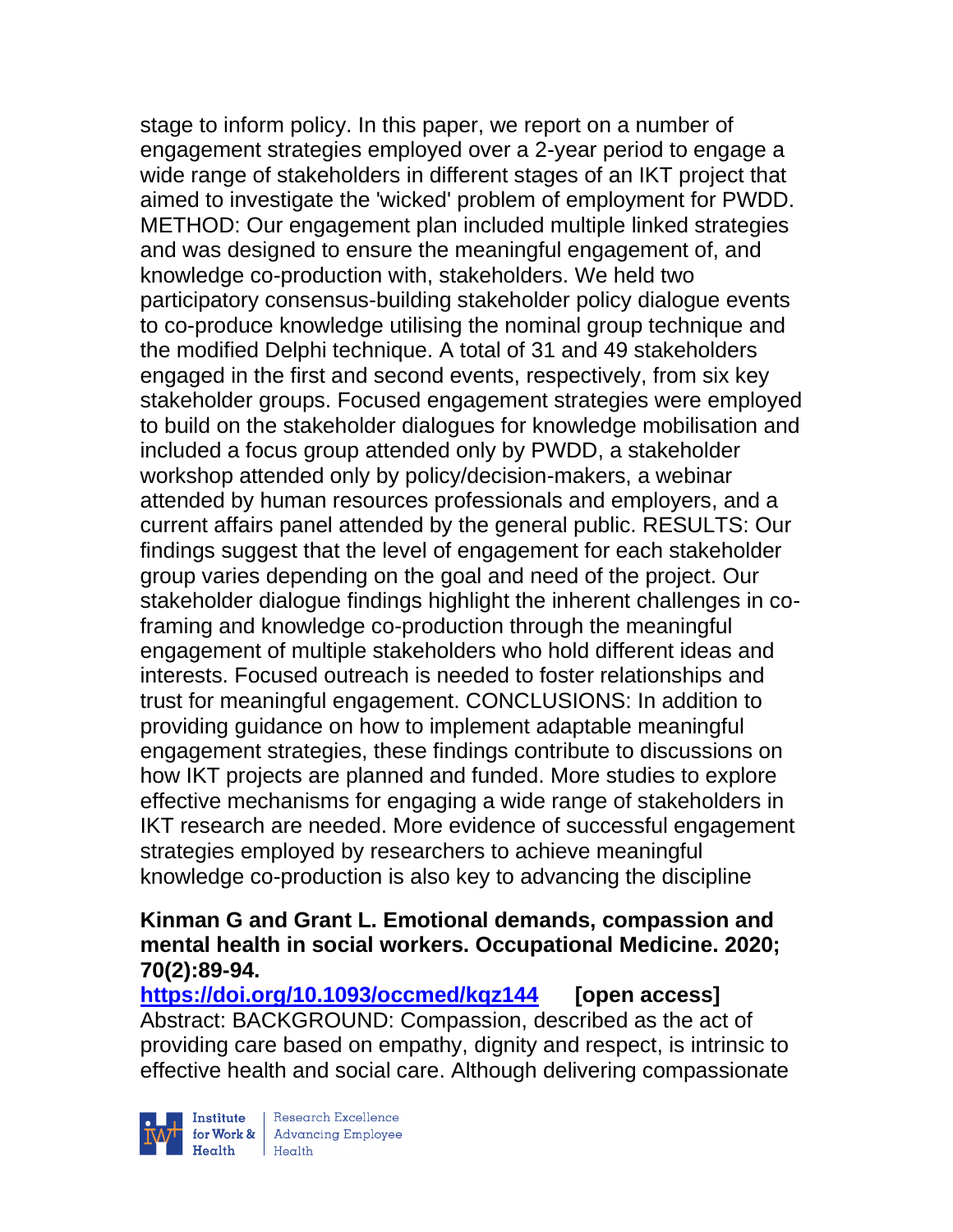care has wide-ranging benefits for service users, more insight is needed into its effects on health and social care professionals. The emotional demands of 'helping' work can engender compassion fatigue that may impair well-being, whereas compassion satisfaction and feelings of compassion towards the self could be protective. AIMS: To examine the effects (direct and indirect) of compassion satisfaction, compassion fatigue and self-compassion on mental health in a cohort of social workers. METHODS: We used validated scales to measure emotional demands, compassion satisfaction and fatigue, and self-compassion and the General Health Questionnaire-12 to assess mental health. We tested the main and moderating effects of emotional demands and the three facets of compassion using hierarchical regression analysis. RESULTS: The study sample comprised 306 social workers (79% female). Participants who reported higher levels of compassion satisfaction and selfcompassion tended to report better mental health, whereas compassion fatigue was a significant risk factor for well-being. The models explained 44-53% of the variance in mental health symptoms. We found some evidence that compassion satisfaction and selfcompassion buffer the negative effects of emotional demand on mental health, contributing 2 and 3%, respectively, to the incremental variance. CONCLUSIONS: Our findings suggest that evidence-based interventions are needed to reduce compassion fatigue and enhance compassion satisfaction and self-compassion in social care work. We consider ways to accomplish this using targeted interventions

**McMunn A, Bird L, Webb E, and Sacker A. Gender divisions of paid and unpaid work in contemporary UK couples. Work, Employment and Society. 2020; 34(2):155-173. <https://doi.org/10.1177/0950017019862153>** 

**Neupane S, Karstad K, Hallman DM, Rugulies R, and Holtermann A. Objectively measured versus self-reported occupational physical activity and multisite musculoskeletal pain: a prospective follow-up study at 20 nursing homes in Denmark. International Archives of Occupational and Environmental Health. 2020; 93(3):381-389.** 

**<https://doi.org/10.1007/s00420-019-01495-4> [open access]** Abstract: PURPOSE: To explore the prospective association of

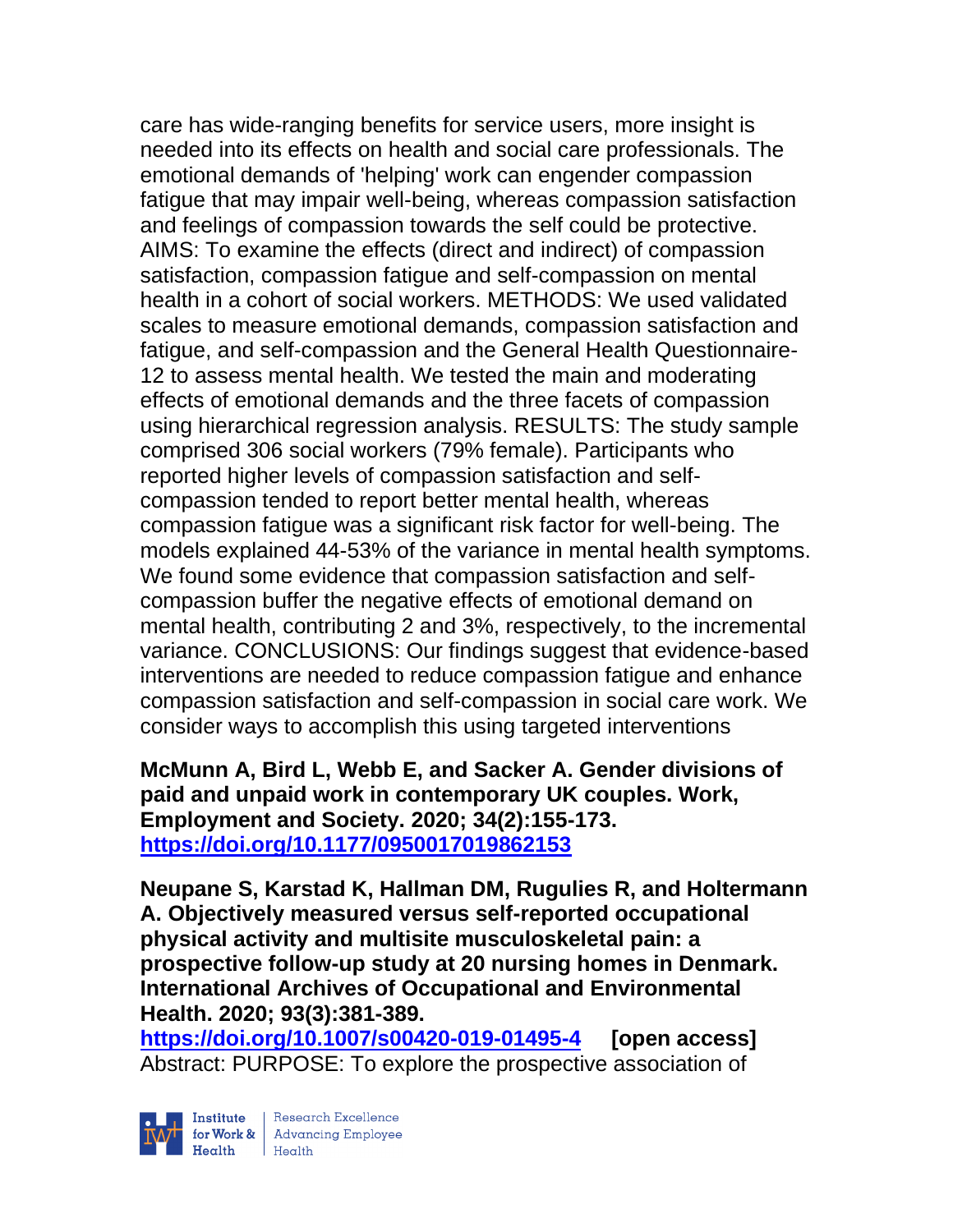objectively measured and self-reported occupational physical activity (OPA) with multisite musculoskeletal pain (MSP) among Danish eldercare workers. METHODS: The study population consisted of eldercare workers in 20 Danish nursing homes ( $N = 553$ , response rate 59%, 525 female). Baseline data were collected in 2013-2014 and the 1-year follow-up was completed in 2016. At baseline, we measured objective OPA by a thigh-worn ActiGraph GT3X + accelerometer during work and self-reported OPA by a questionnaire survey. Information on musculoskeletal pain during the past four weeks in seven different body sites was reported by a structured questionnaire at baseline (n = 389) and by SMS and telephone interview during follow-up ( $n = 284$ ). MSP was defined as having pain in two or more body sites. Using log-binomial models we calculated risk ratios (RRs) with their 95% confidence intervals (CIs) to estimate the association between objectively measured and self-reported OPA and MSP. RESULTS: We found statistically significant positive associations between self-reported OPA (RR for high OPA 1.24, 95% CI 1.05-1.46) and MSP while there was no significant association found between objective OPA and MSP. CONCLUSION: Our study indicates that self-reported, but not objectively measured OPA is positively associated with MSP. This finding highlights the need for better understanding, use, and interpretation of self-reported and objectively measured OPA in the study of MSP

**Nie J, Wang J, Aune D, Huang W, Xiao D, Wang Y, et al. Association between employment status and risk of all-cause and cause-specific mortality: a population-based prospective cohort study. Journal of Epidemiology and Community Health. 2020; 74(5):428-436.** 

# **<https://doi.org/10.1136/jech-2019-213179>**

Abstract: BACKGROUND: Unemployment has been reported to be associated with an increased risk of mortality. While most available studies focused on the effects of temporary unemployment on mortality, it remains unclear whether similar trends can be found in subjects who were never employed or are retirement. Therefore, this study examined the associations between temporary unemployment, never employed and retirement, integrating the risk of all-cause and cause-specific mortality in US adults. METHODS: Data from the National Health Interview Survey from 2001 to 2013 Linked Mortality



 $\begin{tabular}{|l|} Institute & Research Excellence \\ \hline for Work & Advancing Employee \\ Health & Health \\ \end{tabular}$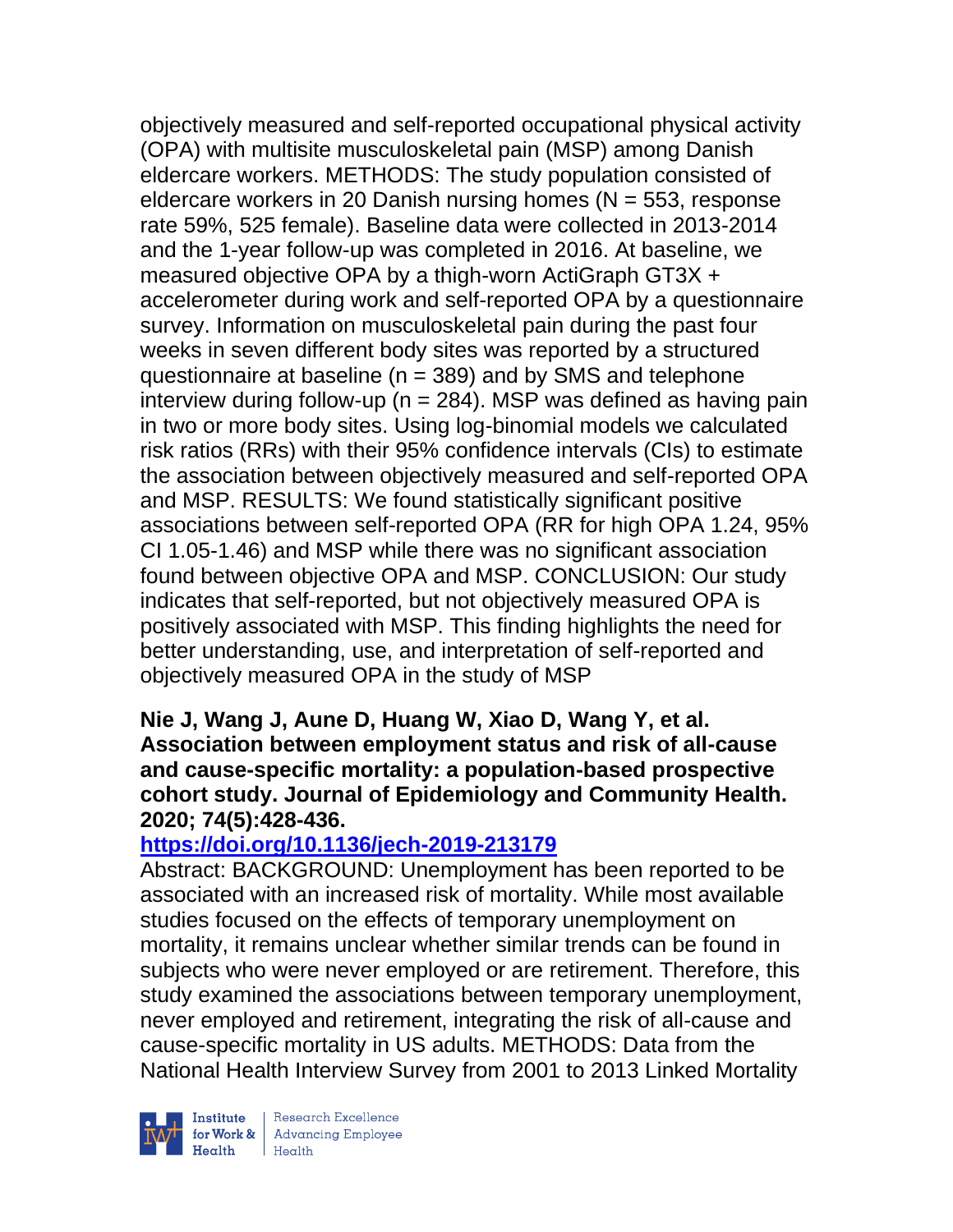files through 31 December 2015 were used. A total of 282 364 participants aged 18 to 65 years were included. Their employment status was categorised into four groups: employed, never employed, temporary unemployed and retired. RESULTS: During the mean follow-up time of 8.2 years, 12 645 subjects died from a variety of causes. Compared with employed participants, temporary unemployed, never employed or retired participants faced an increased risk of mortality for all-cause (temporary unemployed HR 1.76, 95% CI 1.67 to 1.86; never employed HR 1.63, 95% CI 1.47 to 1.81; retired HR 1.27, 95% CI 1.17 to 1.37). Cause-specific mortality analysis showed that compared with employed participants, temporary unemployed or never employed participants faced a significantly increased risk of mortality from cancer, cardiovascular disease, chronic lower respiratory disease, diabetes and kidney disease. CONCLUSION: This study showed that retired, temporary unemployed and never employed participants aged 18 to 65 years were strongly associated with higher mortality, indicating that both temporary and long-term unemployment are associated with a higher risk of mortality and adversely affect longevity

# **Rafferty A. Skill underutilization and under-skilling in Europe: the role of workplace discrimination. Work, Employment and Society. 2020; 34(2):317-335.**

**<https://doi.org/10.1177/0950017019865692>** 

### **Schofield D, Zeppel MJB, Tanton R, Veerman J, Kelly S, Passey ME, et al. Informal caring for back pain: overlooked costs of back pain and projections to 2030. Pain. 2020; 161(5):1012-1018. <https://doi.org/10.1097/j.pain.0000000000001788>**

Abstract: This study models the economic costs of informal caring for people with back pain, using a microsimulation model,

Care&WorkMOD, from 2015 to 2030. Care&WorkMOD was based on 3 national Australian Surveys of Disability, Ageing and Carers (2003, 2009, 2012) data sets for individuals aged 15 to 64 years. Estimated national income loss due to caring for people with back pain was AU\$258 million in 2015, increasing to \$398 million in 2030 (54% increase). Lost income tax revenue to the Australian government due to informal care of people with back pain was estimated to be AU\$78 million in 2015, increasing to AU\$118 million in 2030 (50% increase),

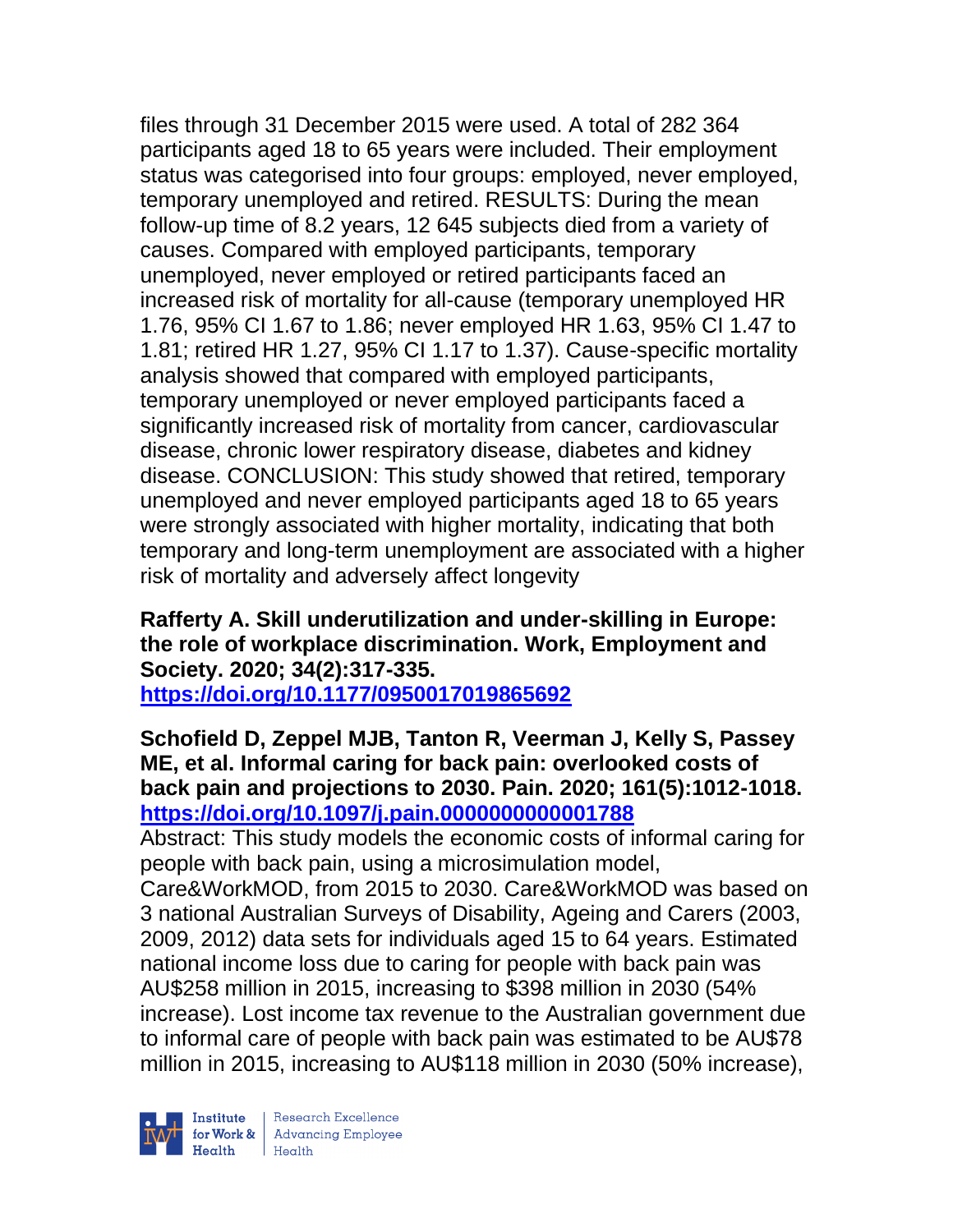and additional welfare payments were estimated to rise from \$132 million in 2015 to AU\$180 in 2030 (36% increase). Larger growth in lost income, compared with the increase in welfare payments, means that there would be an increasing income gap between those out of the labour force providing informal care and noncarers who are in the labour force, leading to increased inequality. Informal carers are defined as providers of informal, unpaid assistance to someone with a health condition, for at least 6 months. Informal carers of people with back pain who are out of the labour force incur substantial economic costs. Furthermore, back pain is a large economic burden on national governments. Policies addressing back pain prevention and treatment, and supporting carers, may offset government welfare expenditure, while improving the socioeconomic well-being of carers and patients

### **Thisted CN, Labriola M, Nielsen CV, Jul Hakonsen S, and Bjerrum MB. Understanding depression as a workplace issue: clarifying employers' attitudes to manage employees with depression. Work. 2020; 65(4):857-868.**

### **<https://doi.org/10.3233/WOR-203137>**

Abstract: BACKGROUND: Sickness absence due to depression has indirect and direct costs for employers. Whilst employers play a key role in establishing supportive work environments and providing work adjustments, there is a lack of knowledge on employers' attitudes to support employees with depression. OBJECTIVE: To investigate employers' attitudes to manage employees' depression, focusing on the employers' opportunities and challenges to support employees with depression. METHODS: Individual interviews were conducted with five employers. Interview transcripts were analysed using qualitative content analysis. RESULTS: Four categories emerged from the interviews: Attitude to and understanding of depression affect supportive practices; Dilemma between supporting employees with depression and accommodating workplace needs; The employer-employee relationship influences supportive practices; and Work accommodations target the employee's ability to work. CONCLUSION: Employers may need a wider understanding of depression and the importance of the work environment influencing work disability due to depression. Studies should investigate how knowledge of work disability due to depression can be transferred to

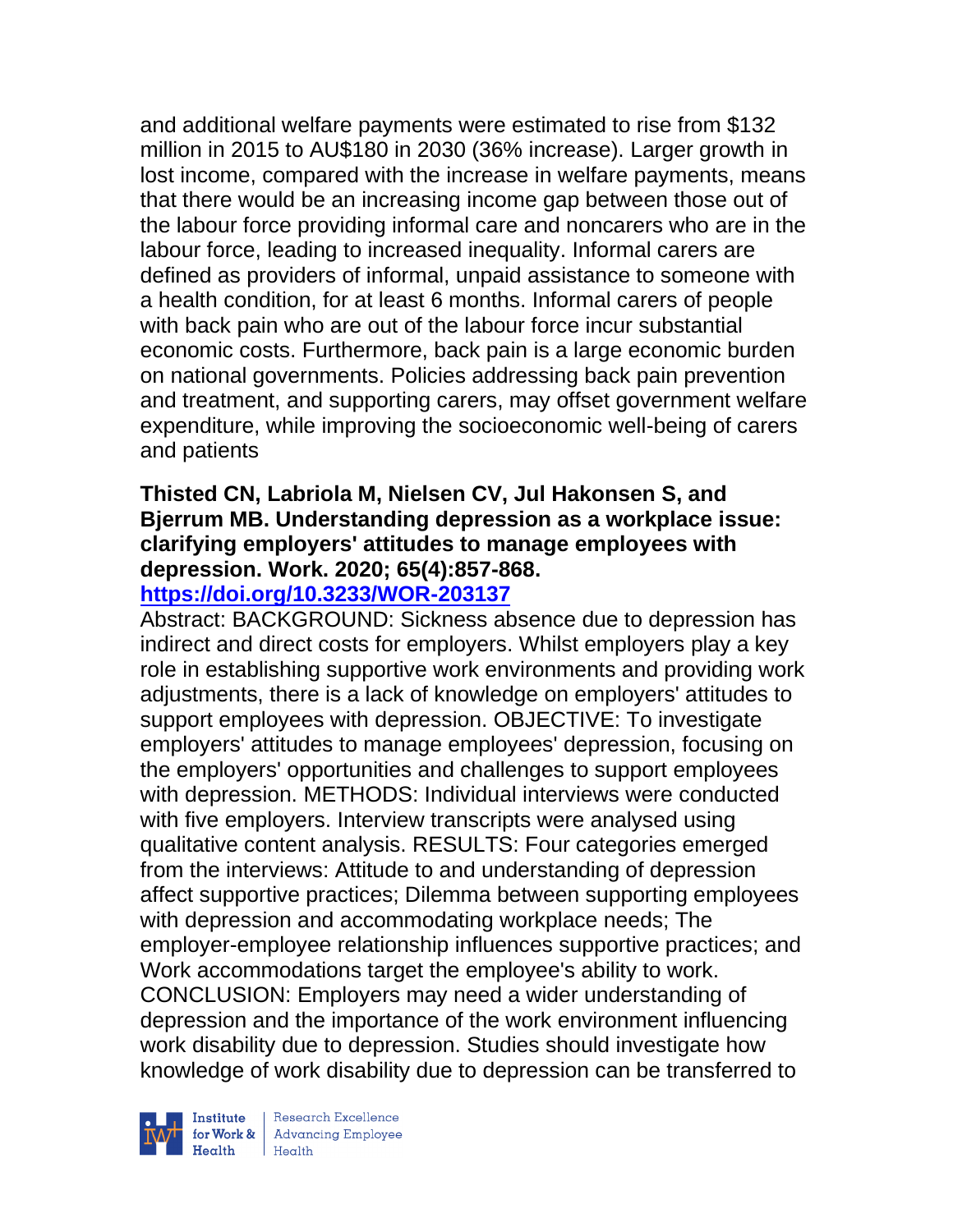workplaces.Conflicting agendas of the vocational rehabilitation stakeholders poison opportunities to support, and initiatives may aim to promote employers' understanding of the benefits of collaborating with other stakeholders. The involvement of decision-makers to provide initiatives that support employers in managing employees with depression to promote their work participation is recommended

### **Vining RD, Shannon ZK, Minkalis AL, and Twist EJ. Current evidence for diagnosis of common conditions causing low back pain: systematic review and standardized terminology recommendations. Journal of Manipulative and Physiological Therapeutics. 2019; 42(9):651-664.**

# **<https://doi.org/10.1016/j.jmpt.2019.08.002>**

Abstract: OBJECTIVE: The purpose of this systematic review is to evaluate and summarize current evidence for diagnosis of common conditions causing low back pain and to propose standardized terminology use. METHODS: A systematic review of the scientific literature was conducted from inception through December 2018. Electronic databases searched included PubMed, MEDLINE, CINAHL, Cochrane, and Index to Chiropractic Literature. Methodological quality was assessed with the Scottish Intercollegiate Guidelines Network checklists. RESULTS: Of the 3995 articles screened, 36 (8 systematic reviews and 28 individual studies) met final eligibility criteria. Diagnostic criteria for identifying likely discogenic, sacroiliac joint, and zygapophyseal (facet) joint pain are supported by clinical studies using injection-confirmed tissue provocation or anesthetic procedures. Diagnostic criteria for myofascial pain, sensitization (central and peripheral), and radicular pain are supported by expert consensus-level evidence. Criteria for radiculopathy and neurogenic claudication are supported by studies using combined expert-level consensus and imaging findings. CONCLUSION: The absence of high-quality, objective, gold-standard diagnostic methods limits the accuracy of current evidence-based criteria and results in few high-quality studies with a low risk of bias in patient selection and reference standard diagnosis. These limitations suggest practitioners should use evidence-based criteria to inform working diagnoses rather than definitive diagnoses for low back pain. To avoid the unnecessary complexity and confusion created by multiple overlapping and nonspecific terms, adopting International



| Research Excellence Institute<br>
for Work & Advancing Employee<br>
Health Health